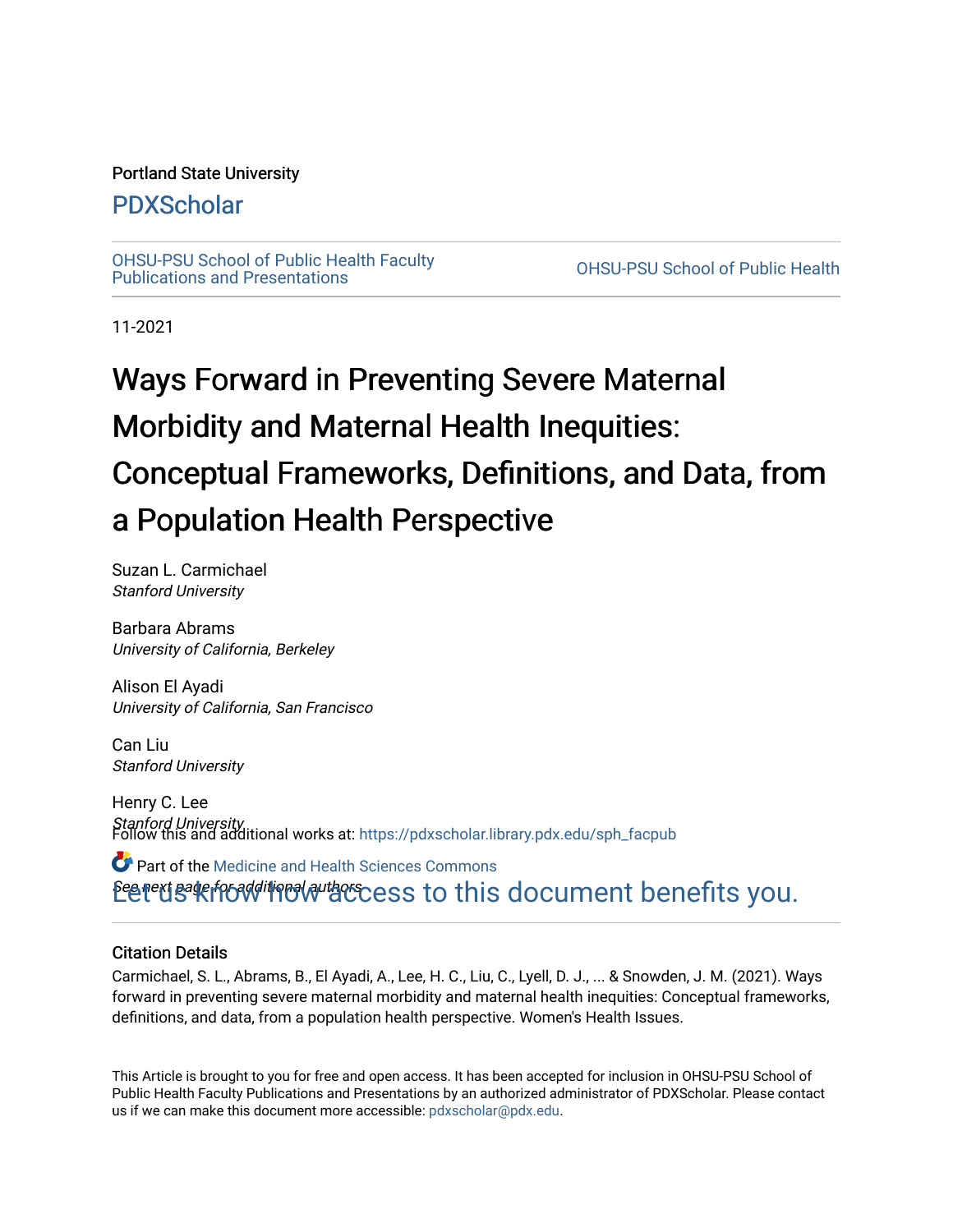### Authors

Suzan L. Carmichael, Barbara Abrams, Alison El Ayadi, Can Liu, Henry C. Lee, Deirdre J. Lyell, Audrey Lyndon, Elliott K. Main, Mahasin Mujahid, Lu Tian, and Jonathan Snowden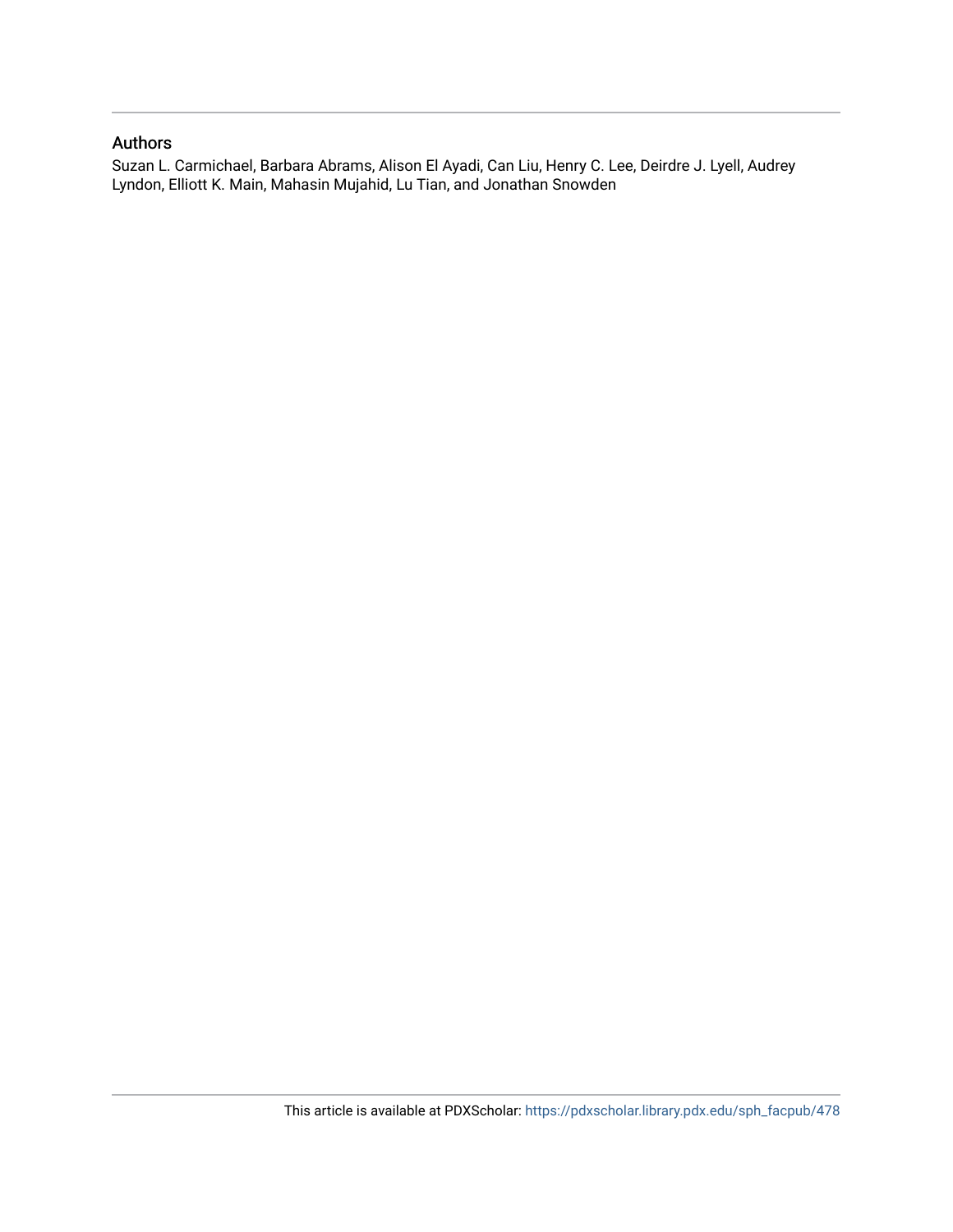### **RTICLE IN PRESS**

[Women's Health Issues xxx-xx \(2021\) 1](https://doi.org/10.1016/j.whi.2021.11.006)–6





www.whijournal.com

Commentary

### Ways Forward in Preventing Severe Maternal Morbidity and Maternal Health Inequities: Conceptual Frameworks, Definitions, and Data, from a Population Health Perspective

Suzan L. Carmichael, PhD, MS <sup>[a,](#page-2-0)[b](#page-2-1),</sup>[\\*](#page-2-2), Barbara Abrams, DrPH, RD <sup>[c](#page-2-3)</sup>, Alison El Ayadi, ScD, MPH <sup>[d,](#page-2-4)[e](#page-2-5)</sup>, Henry C. Lee, MD, MS <sup>[a](#page-2-0)</sup>, Can Liu, PhD <sup>[a,](#page-2-0)[f](#page-2-6)</sup>, Deirdre J. Lyell, MD<sup>[b](#page-2-1)</sup>, Audrey Lyndon, RN, PhD<sup>[g](#page-2-7)</sup>, Elliott K. Main, MD<sup>[b,](#page-2-1)[h](#page-2-8)</sup>, Mahas[i](#page-2-9)n Mu[j](#page-2-10)ahid, PhD, MS $^{\tilde{\text{c}}}$  $^{\tilde{\text{c}}}$  $^{\tilde{\text{c}}}$ , Lu Tian, PhD $^{\text{i}}$ , Jonathan M. Snowden, PhD $^{\text{j},\text{k}}$ 

- <span id="page-2-3"></span> $c$ Division of Epidemiology, School of Public Health, University of California, Berkeley, California
- <span id="page-2-4"></span><sup>d</sup> Department of Obstetrics, Gynecology, and Reproductive Sciences, University of California, San Francisco, California
- <span id="page-2-5"></span><sup>e</sup> Department of Epidemiology and Biostatistics, University of California, San Francisco, California
- <span id="page-2-6"></span><sup>f</sup> Clinical Epidemiology Division, Department of Medicine, Solna, Karolinska Institutet, Stockholm, Sweden
- <span id="page-2-7"></span><sup>g</sup> Rory Meyers College of Nursing, New York University, New York, New York
- <span id="page-2-8"></span>h California Maternal Quality Care Collaborative Stanford University, Stanford, California
- <span id="page-2-9"></span><sup>i</sup> Department of Biomedical Data Science, Stanford University School of Medicine, Stanford, California
- <span id="page-2-10"></span>j School of Public Health, Oregon Health & Science University-Portland State University, Portland, Oregon
- <span id="page-2-11"></span>k Department of Obstetrics and Gynecology, Oregon Health & Science University, Portland, Oregon

Article history: Received 26 July 2021; Received in revised form 18 November 2021; Accepted 19 November 2021

The United States ranks worse on maternal mortality than other high-resource countries ([Tikkanen, Gunja, FitzGerald, &](#page-7-0) [Zephyrin, 2020](#page-7-0)). It is one of few countries where maternal mortality has not improved in recent decades [\(GBD 2015](#page-6-0) [Maternal Mortality Collaborators, 2016\)](#page-6-0). Racial/ethnic and geographic inequities in maternal mortality are substantial and persistent. Black and Native American individuals are particularly burdened, with at least two- to threefold higher mortality than the rest of the population ([Admon et al., 2018\)](#page-6-1). Severe maternal morbidity (SMM) is a sentinel or near-miss maternal health outcome proximate in severity to maternal mortality ([Figure 1](#page-3-0)). SMM encompasses unexpected outcomes of labor and birth that put women most at risk of dying, such as eclampsia, hemorrhage, cardiovascular events, sepsis, and organ failure ([American College of Obstetricians, Gynecologists, the Society for](#page-6-2) [Maternal-Fetal Medicine, Kilpatrick, & Ecker, 2016](#page-6-2)). SMM is

50–100 times more common than maternal mortality, affecting 1–2% of people giving birth, and thus more feasible to study. Like maternal mortality, SMM has increased in recent decades (although the reasons for the increases are uncertain) ([Leonard,](#page-7-1) [Main, &Carmichael, 2019](#page-7-1)) and disproportionately affects women of color ([Admon et al., 2018\)](#page-6-1). A better understanding of how and why SMM occurs is key to improving maternal health and preventing maternal mortality. This includes recognizing both clinical and social drivers of maternal morbidity (e.g., racism), and their modifiability.

The objective of this commentary was to call attention to challenges to identifying population-level strategies for preventing SMM and its inequities, and to propose solutions. We focus on challenges to conducting research related to SMM within the U.S. context, although the points raised have broader global applicability. The challenges discussed include 1) the conceptual frameworks used to understand SMM, 2) defining SMM, and 3) the availability of data to assess SMM. By addressing these issues, we aim to advance research and efforts to improve health across the life course for people who give birth.

Here, we use terms that are both gendered (e.g., maternal) and gender-neutral (e.g., individual) to be inclusive of the identities of all persons with capacity for pregnancy and birth, which span the gender spectrum [\(Moseson et al., 2020](#page-7-2)).

<span id="page-2-0"></span><sup>&</sup>lt;sup>a</sup> Department of Pediatrics, Stanford University School of Medicine, Stanford, California

<span id="page-2-1"></span><sup>&</sup>lt;sup>b</sup> Department of Obstetrics and Gynecology, Stanford University School of Medicine, Stanford, California

This work was supported by National Institutes of Health grant NR017020, funded by the National Institute for Nursing Research and the Office of Research on Women's Health.

<span id="page-2-2"></span>Correspondence to: Stanford University School of Medicine, Medical School Office Building, Room X111, 1265 Welch Road, MC: 5415, Stanford, CA 94305. E-mail address: [suzanc@stanford.edu](mailto:suzanc@stanford.edu) (S.L. Carmichael).

<sup>1049-3867/\$ -</sup> see front matter 2021 Jacobs Institute of Women's Health, George Washington University. Published by Elsevier Inc. All rights reserved. <https://doi.org/10.1016/j.whi.2021.11.006>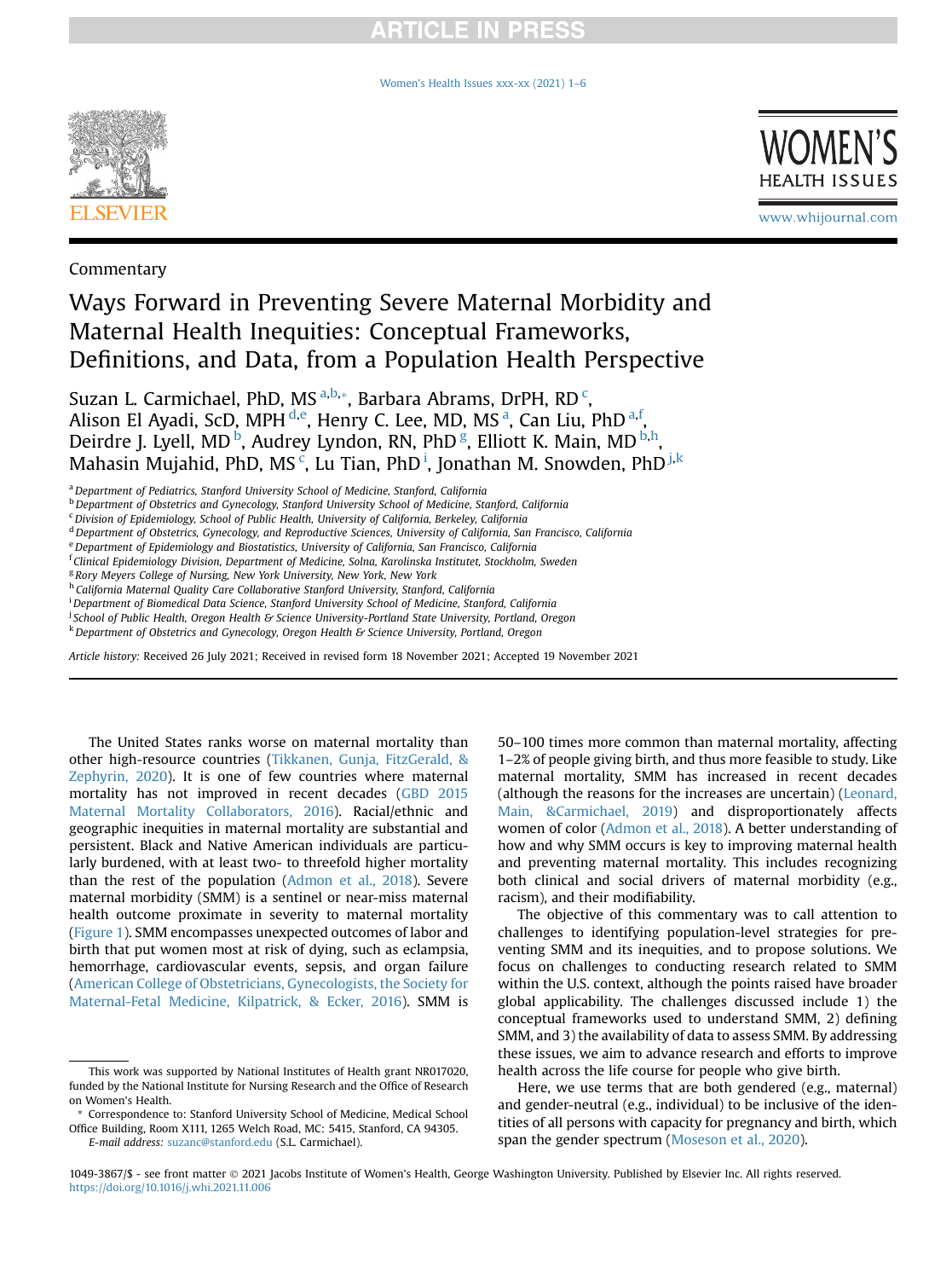### **RTICLE IN PRESS**

<span id="page-3-0"></span>2 S.L. Carmichael et al. / Women's Health Issues xxx-xx (2021) 1–6



Figure 1. Continuum of maternal morbidity, by severity. (Adapted from NYC Department of Health & Mental Hygiene. 2016. Severe Maternal Morbidity in NYC, 2008–12. New York, NY.)

#### Conceptual and Theoretical Frameworks to Guide SMM Research

We conceptualize SMM and its inequities within a multidimensional causal chain of events framework that spans the "macrosocial" (i.e., structural and societal factors) to the "microclinical" (i.e., pathways from specific clinical precursors to specific SMM indicators) ([Figure 2\)](#page-3-1). Transformative, sustainable improvements require identifying effective interventions that span this entire continuum: preventing acute progression to lifethreatening situations and interrupting higher-order social processes that threaten health. Transformative change will thus require centering on equity, which in turn requires acknowledging our historical legacy ([Halfon et al., 2014](#page-7-3); [Kramer et al.,](#page-7-4) [2019](#page-7-4)) rooted in the historical context of the enslavement of Black Americans, the genocide of Native and Indigenous Americans, and a system of structural racism (i.e., mutually reinforcing systems that foster racial discrimination and differential access to resources and opportunities) that has led to intergenerational trauma for minoritized groups in the United States ([Bailey,](#page-6-3) [Feldman, & Bassett, 2021](#page-6-3)).

Several conceptual and theoretical frameworks and approaches are particularly important to guiding research on SMM [\(Table 1](#page-4-0)). First, SMM research should be grounded within a broader context of reproductive health that acknowledges its multilevel, life course, and intergenerational nature (recommendation 1A). Reproductive health is influenced by experiences that span the entire life course and multiple generations, and that occur at multiple levels (e.g., individual, family, neighborhood, societal) ([Halfon & Hochstein, 2002](#page-7-5); [Lu & Halfon, 2003](#page-7-6); [McLeroy, Bibeau, Steckler, & Glanz, 1988\)](#page-7-7). For example, adverse childhood events, as well as intergenerational poverty, may affect adult reproductive outcomes ([Mersky & Lee, 2019\)](#page-7-8).

Second, research should be centered on principles of health and racial equity, which can be informed by several movements and theories (recommendation 1B). Research should be grounded in reproductive justice and an explicit acknowledgment that health-related inequities arise from social forces rather than innate biologic differences. Reproductive justice is a framework created by Black women that emphasizes the human right to maintain personal bodily autonomy, to have or not have children, and to parent one's children in safe, supportive communities [\(Black Women Scholars and the Research Working Group of the](#page-6-4) [Black Mamas Matter Alliance, 2020](#page-6-4); [Ross, 2017\)](#page-7-9). As articulated by Critical Race Theory and Krieger's EcoSocial model, disparities emanate from a historical context of bias and racism, rooted in societal power structures, that is manifested over time and across generations in multiple aspects of one's social context and living environment (e.g., social policy, health care quality, and safety) ([Krieger, 2020](#page-7-10)). The resulting exposures are embodied over the life course and ultimately lead to greater biologic vulnerability and adverse health outcomes [\(Roberts, 1998](#page-7-11); [Krieger, 2020](#page-7-10)). Furthermore, health equity must be acknowledged, understood, and improved along multiple intersectional dimensions, including sexual and gender identification, disability, socioeconomic status, and migrant and/or documentation status. Frameworks to guide the incorporation of these tenets into research exist and should be used (e.g., Public Health

<span id="page-3-1"></span>

\* e.g., age, parity, stress, behaviors, health conditions

Figure 2. Conceptual framework for describing multilevel pathways to severe maternal morbidity (SMM) and its inequities.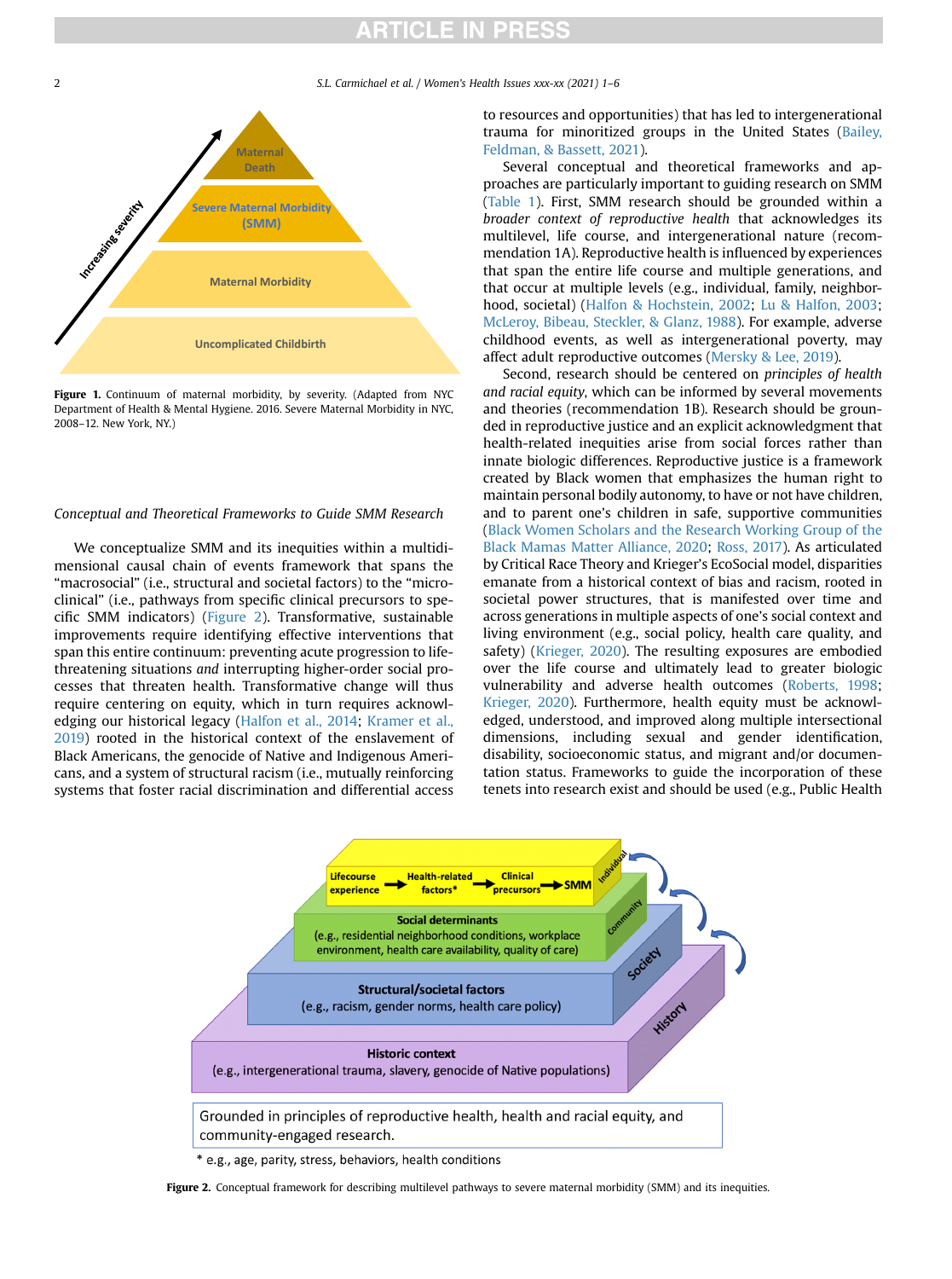## **ARTICLE IN PRESS**

#### <span id="page-4-0"></span>Table 1

Recommendations for Improving Population-based Research on SMM

- 1. Conceptual and theoretical frameworks to guide SMM research 1A. Reproductive health
- SMM research should be grounded in the broader context of reproductive health (not just "pregnancy" health), acknowledging that reproductive health is
- Multilevel Supported by the Social-Ecological Model, this framework recognizes the influence of multilevel domains of influence on reproductive health, including individual, neighborhood, health system, and societal factors [\(McLeroy et al., 1988\)](#page-7-7).
- Life course health Pregnancy outcomes like SMM are affected by life course experiences, and SMM may in turn affect subsequent life course health [\(Lu & Halfon, 2003\)](#page-7-6).
- $\bullet$  Intergenerational health Historic context of one's family and society affect the reproductive health of current and subsequent generations (e.g., intergenerational trauma, slavery, genocide of Native populations) [\(Halfon & Hochstein, 2002;](#page-7-5) [McLeroy et al., 1988](#page-7-7)).

#### 1B. Health and racial equity

Given stark disparities by race and social disadvantage, SMM research should be centered on achieving equity, within a framework that is informed by multiple relevant movements and theories, including, for example, Critical Race Theory, EcoSocial Theory, Intersectionality, and Reproductive Justice (Black Women Scholars and the Research Working Group of the Black Mamas [Matter Alliance, 2020; Roberts, 1998](#page-6-4); [Ford & Airhihenbuwa, 2010;](#page-6-5) [Krieger,](#page-7-10) [2020;](#page-7-10) [Ross, 2017\)](#page-7-9) [see references for further explication].

#### 1C. Community-engaged research

SMM research should be guided by principles of community-engaged research, which acknowledge that contributions from people with lived experience and highest burden, at every stage of the research process, are essential to its effectiveness [\(Ortiz et al., 2020;](#page-7-13) [Wang et al., 2020b\)](#page-7-12).

- 2. Defining SMM
- 2A. Timing of SMM
	- SMM indicators should characterize severe complications that arise during pregnancy or postpartum, and not situations at risk of leading to severe complications.
- 2C. Indicators
	- Standardized approaches that link precursor clinical conditions with SMM events are needed to fully understand the causes of SMM, how best to approach it analytically, and how to prevent it.
- 2C. Transparency
	- Research should provide a clear definition of SMM, report all codes and criteria that are used, and use existing validatedindiceswhenever possible.
	- Coding experts should be included in the development and revision of SMM indices.
	- If transfusion is included in the definition of SMM and volume of transfusion is not available, findings should be reported with and without including transfusion as an indicator.
	- Research should state the timing of SMM events that are included, provide justification, and discuss potential concomitant limitations.

#### 2D. Continuum of care

- When possible, research should include SMM events that arise during pregnancy or childbirth, through at least 42 days postpartum, and the approach should be clearly described.
- Further research is needed that compares SMM that emerges during the prenatal, peripartum, and postpartum periods.

#### 3. Data improvements

- Improve the availability of data resources that
- Allow rigorous characterization of SMM
- Include critical individual-level sociodemographic variables (e.g., maternal race-ethnicity, age, parity, socioeconomic status) and
- Enable characterization of social and structural determinants (see [Figure 2](#page-3-1) for examples).
- Some suggested strategies are as follows:
- Develop state-based datasets that link vital records with maternal and infant hospital discharge records, including indicators of where people live so that social and structural determinants can be studied.
- Improve the quality of maternal health information recorded in vital records. Using current versions of birth and fetal death certificates to study SMM is not recommended.
- Improve the quality of social determinant information in hospital discharge records.
- Fund the exploration of birthing people's and communities' perspectives and priorities regarding SMM.

Abbreviation: SMM, severe maternal morbidity.

Critical Race praxis, intersectionality) ([Ford & Airhihenbuwa,](#page-6-5) [2010\)](#page-6-5).

Third, principles of community-engaged research, which acknowledge that contributions from people who represent and directly advocate for those who have experienced SMM, and especially from groups bearing the highest burden of SMM, are essential to effective, impactful research and intervention [\(Wang, Glazer, Sofaer, Balbierz, & Howell, 2020b\)](#page-7-12) and are needed across all stages of the research process, from inception to dissemination ([Ortiz et al., 2020\)](#page-7-13) (recommendation 1C). Declaration and integration of these principles into study designs and dissemination, by inclusive research teams that center the voices and experiences of socially marginalized investigators and communities, will help ensure that we ask meaningful questions that yield meaningful answers and do not perpetuate racism and other forms of oppression [\(Boyd, Lindo, Weeks, & McLemore,](#page-6-6) [2020](#page-6-6); [Hardeman, Karbeah, & Kozhimannil, 2020](#page-7-14); [Julian et al.,](#page-7-15) [2020](#page-7-15); [Vyas, Einstein, & Jones, 2020](#page-7-16)). Future research should center the perspectives of those affected by SMM and implement their priorities for research and intervention ([Eniola, Nack, Niles,](#page-6-7) [Morton, & Searing, 2020;](#page-6-7) [Wang et al., 2020b\)](#page-7-12).

In summary, SMM and its inequities should be conceptualized within a multidimensional causal chain of events framework that intentionally incorporates multiple relevant theoretical frameworks (see [Table 1.](#page-4-0)) Although not every study or prevention strategy will address all of the complexities we have described, grounding in their essence will produce better research that is more likely to lead to sustainable, equitable improvement of maternal health.

#### Defining SMM

Another important obstacle to understanding SMM-overall and with respect to equity-is variability in how SMM is conceptually defined and operationalized or identified from data [\(England et al., 2020](#page-6-8); [Knight & Joseph, 2020\)](#page-7-17). The American College of Obstetricians & Gynecologists defines SMM as unintended outcomes of the process of labor and delivery that have significant short-term or long-term consequences for maternal health and can be considered a near miss for maternal mortality [\(American College of Obstetricians, Gynecologists et al., 2016](#page-6-2)). SMM cases are typically identified from a composite of SMM indicators (i.e., complications or events that qualify as SMM). For example, the Centers for Disease Control and Prevention (CDC) SMM index includes a broad array of indicators that can be obtained from International Classification of Disease (ICD) codes in hospital discharge data [\(CDC, 2017](#page-6-9)). In contrast, the World Health Organization definition focuses on organ dysfunction criteria, which tend to require laboratory results [\(Say, Souza, &](#page-7-18) [Pattinson, 2009\)](#page-7-18). Greater consensus is needed regarding processes to ascertain cases (be it from case review or administrative data) and what conditions to include, as discussed elsewhere [\(Knight, 2020](#page-7-19); [Knight & Joseph, 2020](#page-7-17)). Here we point out some more general conceptual points that we believe are important to improving consistency and clarity in how SMM is defined.

First, we recommend that SMM indicators should characterize severe complications that arise during or following pregnancy, and not conditions at risk of severe complications (recommendation 2A). In this case, preexisting conditions such as sickle-cell anemia, HIV disease, or severe obesity would not be considered SMM, but sickle-cell crisis, HIV-related complications, or acute myocardial infarction might be. This view guided the development of an SMM index by the CDC, which is used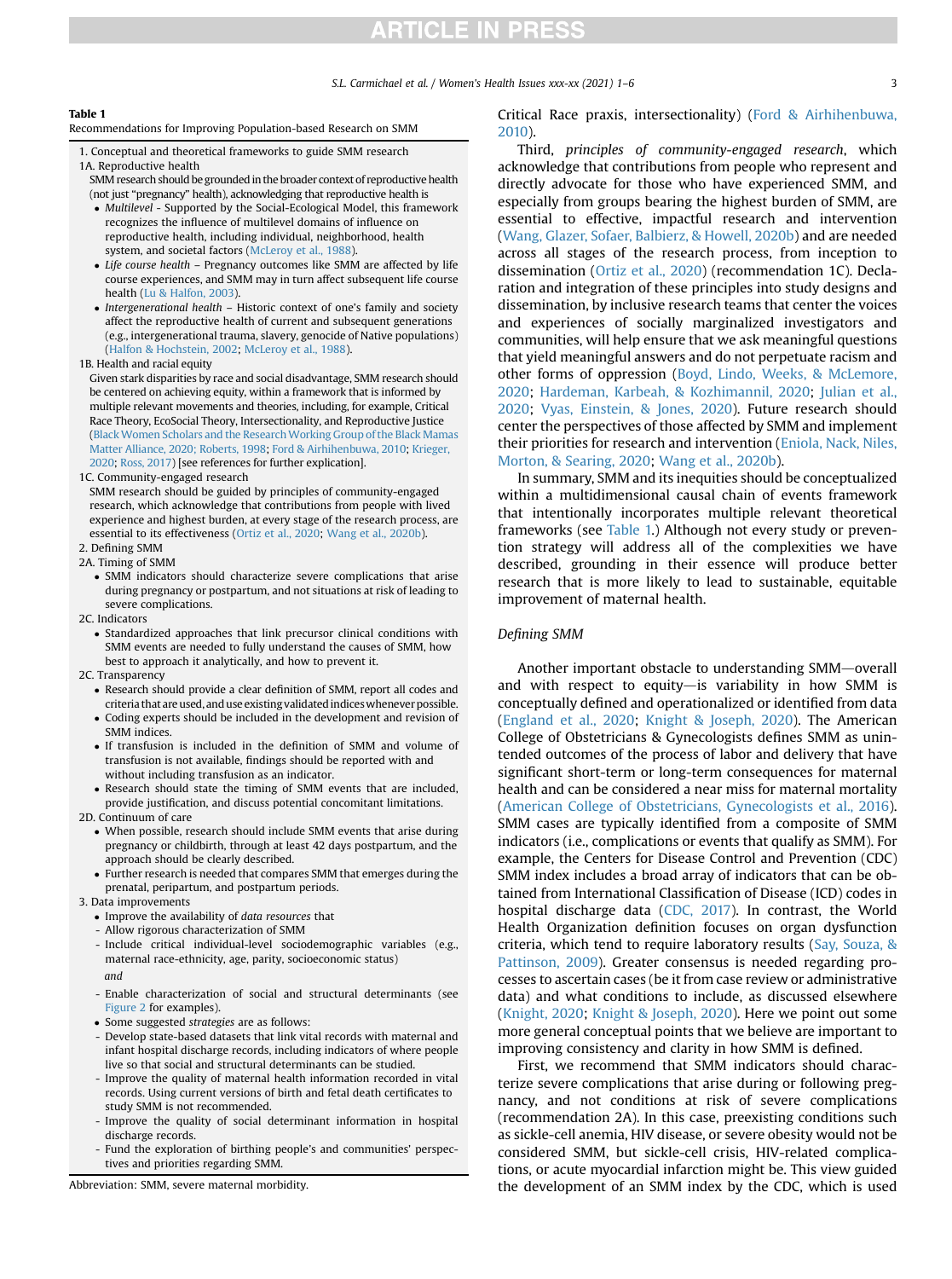commonly in U.S. studies of SMM but has not been applied in all studies of SMM ([CDC, 2017;](#page-6-9) [Chantry et al., 2020](#page-6-10); [Dzakpasu et al.,](#page-6-11) [2020\)](#page-6-11).

Second, we recommend development of standardized approaches that link precursor clinical conditions with SMM indicators (recommendation 2B). SMM-defining events may or may not directly indicate the immediate underlying clinical condition that preceded SMM. For example, major respiratory events typically identified as SMM, such as pulmonary edema or acute respiratory distress syndrome, can be caused by varied precursor clinical conditions, such as preeclampsia, infection, cardiac disease, or hemorrhage. In some cases, the connection between SMM and its proximal clinical precursor is obvious (e.g., eclampsia follows preeclampsia). Either way, determining the clinical precursor to SMM is a separate step from identifying the SMM event itself. This step requires further attention, as it will help us understand pathways leading to SMM and opportunities for prevention.

Third, we recommend transparency in how SMM is defined and reported (recommendation 2C). SMM measures vary in the indicators they include, which can lead to considerable variability in prevalence estimates [\(England et al., 2020](#page-6-8); [Snowden](#page-7-20) [et al., 2021](#page-7-20)). The use of auxiliary factors to refine case identification, such as length of hospital stay or intensive care unit admission, also varies across studies [\(Snowden et al., 2021](#page-7-20)). One example is blood transfusion. Transfusion is included in the CDC index, but ICD codes do not indicate transfusion volume. This lack of specificity can result in misclassification when transfusion, which may or may not qualify as "severe," is the only SMM indicator present [\(Main et al., 2016\)](#page-7-21); indeed, approximately half of cases have transfusion as their only indicator in studies using the CDC index. CDC thus currently reports SMM with and without including transfusion as an indicator. Inconsistency in the actual codes selected to identify indicators within similar coding systems is another problem. For example, the CDC index and the Bateman index use some different ICD codes for the same indicators ([Snowden et al., 2021](#page-7-20)). Even when using the same indices, variability in coding systems and their application may affect cross-study or cross-population comparison ([Chantry](#page-6-10) [et al., 2020](#page-6-10)). To facilitate comparisons across studies, we recommend the following: detailed description of how SMM is defined; inclusion of medical coding experts in the development of SMM indices; use of existing, validated indices; and reporting of findings with and without including transfusion as an indicator.

Fourth, we recommend SMM research and intervention address the continuum of care from the prenatal through postpartum periods (recommendation 2D). Clarity about SMM timing is important. SMM may emerge during pregnancy, at the time of childbirth, or postpartum. A recent review of SMM definitions reported that only about half of prior studies of SMM actually stated the range of timing of SMM-defining events ([England et al., 2020](#page-6-8)). Most studies are limited to data from childbirth hospitalizations, which capture most but not all cases ([Girsen et al., 2020\)](#page-6-12). Further complicating this matter is inconsistency in defining the length of the postpartum period, typically varying from 42 days to 1 year ([National Academies of](#page-7-22) [Sciences, Engineering, and Medicine, 2020](#page-7-22)). The extent of underascertainment of SMM that occurs postpartum, such as what types of SMM events are most likely to be missed, and whether cases are more likely to be missed among certain subgroups, is unknown. We recommend that studies clarify timing for ascertaining SMM and include cases that emerge during childbirth, and afterward whenever possible; that differences in these two sets of cases should be considered when possible; that studies clearly state their data sources and timing for ascertaining SMM; and that researchers conduct additional studies of SMM that occurs after birth hospitalizations.

In sum, greater consensus and consistency in how SMM is defined is needed, both within the United States and beyond, in order for the field to truly move forward [\(Knight, 2020](#page-7-19); [Knight &](#page-7-17) [Joseph, 2020](#page-7-17)). A recent study described a process to develop consensus-based criteria for SMM using hospital discharge data among several European countries, albeit focused on a few select indicators ([Chantry et al., 2020\)](#page-6-10). The study serves as an excellent learning template for others and reinforces how essential collaboration is to achieving progress.

### Data Improvements

Another roadblock to progress in understanding SMM is data availability. In the United States, hospital discharge or claims data typically contain sufficient coding of procedures and conditions to identify SMM as it is currently defined. However, this type of dataset often lacks information on patient experience and important nonclinical factors that are likely part of the pathways leading to SMM, such as social-structural, sociodemographic, environmental, and behavioral factors. For example, the U.S. National Inpatient Sample (NIS) is a publicly available data source from a representative sample of U.S. hospitalizations that can provide nationally representative SMM rates. However, the NIS (and most hospital discharge data) does not include factors such as parity, education, geography, or gestational age at birth (all of which are available from U.S. vital records). Before 2012, the NIS had substantial missing data on race/ethnicity  $($  >20%), but this limitation has been rectified. Of note, some definitions of SMM rely on data that are not available in discharge records, such as vital sign measurements and laboratory values [\(American College of Obstetricians, Gynecologists et al., 2016](#page-6-2); [Say et al., 2009;](#page-7-18) [World Health Organization, 2011](#page-7-23)); however, the degree to which such additional information would increase validity of existing SMM indices like the CDC index is unclear, and the feasibility of its inclusion is also uncertain. Many largescale data sets (including NIS) are also lacking longitudinally linked data, for example, to reflect postpartum health care encounters or to link multiple births over time to the same woman.

To understand and eliminate inequities, we need to be able to study social and structural determinants of health, many of which include features of where people live ([Kramer et al., 2019](#page-7-4)). These features include aspects of the health care system (e.g., health care quality and availability), characteristics of the physical and built environment (e.g., socioeconomic resources, crime, green space, food availability, pollution), and policies (e.g., laws regarding access to reproductive health care). Hospital discharge data do not typically indicate where a patient lived (before, during, or after pregnancy). Since 2012, even state of residence is not available from the NIS. Thus, we currently cannot readily compare the prevalence of SMM across states, and our understanding of the contribution of social determinants to SMM is limited ([Wang, Glazer, Howell, & Janevic, 2020a](#page-7-24)). County of birth can be obtained from U.S. vital records, and in some states, more refined indicators of where a woman lives (e.g., ZIP code) may be available with permission, because the maternal address at the time of birth is part of the vital record. However, in the United States, vital records (birth certificates and fetal death certificates) alone do not provide sufficient information to understand SMM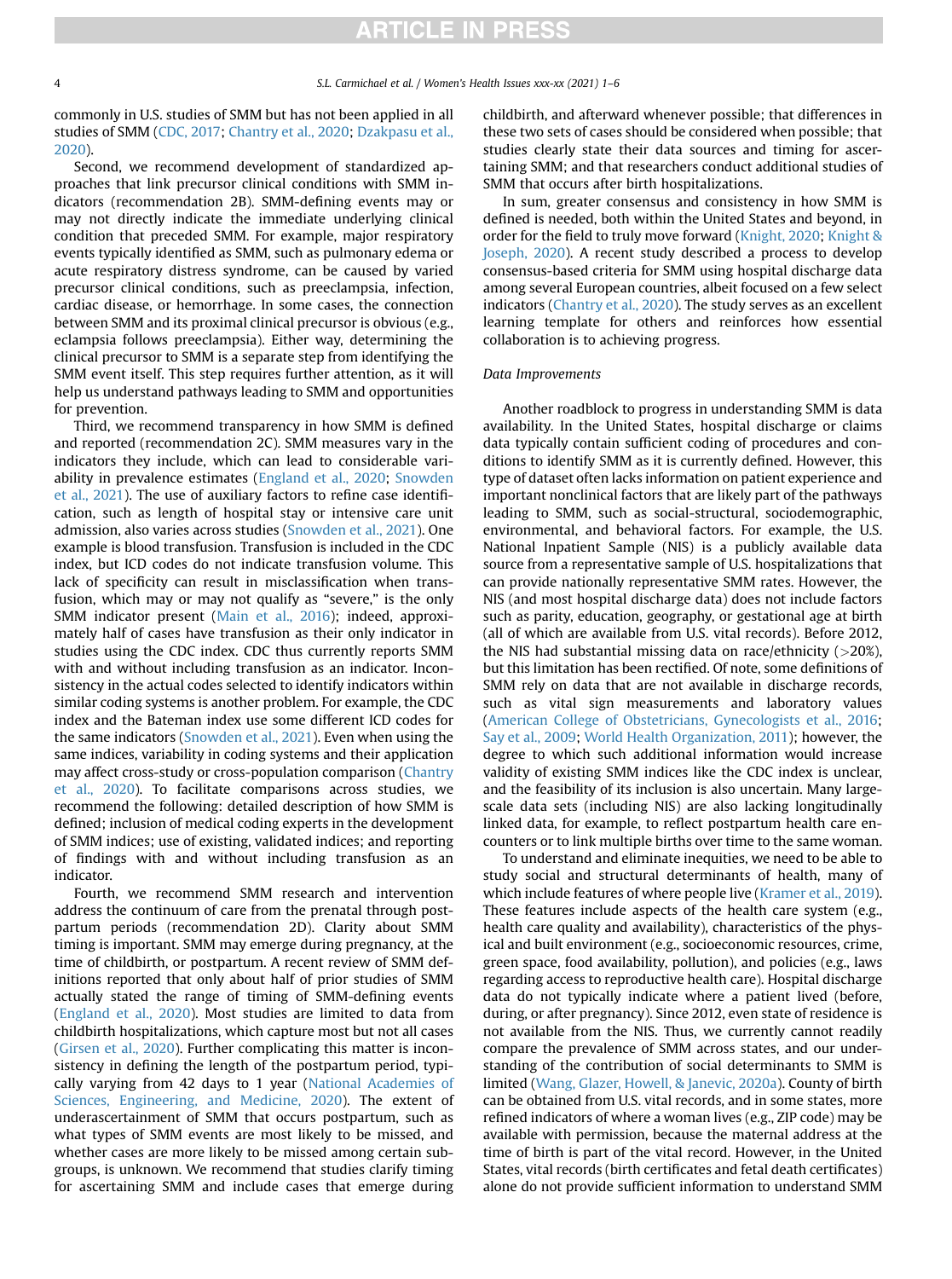([Luke, Brown, Liu, Diop, & Stern, 2018](#page-7-25); [Snowden et al., 2021\)](#page-7-20). They currently include checkboxes for a few maternal conditions that occur during the childbirth hospitalization and are indicative of SMM (e.g., transfusion). The sensitivity is unacceptably low; in a study of California births, the sensitivity was 0.08 for transfusion and 0.07 for sepsis, when comparing birth certificates with hospital discharge data ([Snowden et al., 2021\)](#page-7-20). Further, the availability of data that address patient experience of SMM, via quantitative or qualitative data, is limited; producing high-quality data regarding patient experiences and priorities requires community involvement and greater attention from funders. Thus, a major barrier to improving SMM research is the absence of the types of data needed to study some of its most important determinants.

Linkage of hospital discharge data (which enable identification of SMM cases) and vital records (which can provide data on sociodemographic variables and where a woman lived) is one mechanism to improve data availability and quality needed to study, understand, and address SMM and its inequities. Such linkages are technically straightforward and highly successful via probabilistic linkage of variables, such as date, time, and hospital of birth (>98% success in California) [\(Herrchen, Gould, & Nesbitt,](#page-7-26) [1997](#page-7-26)). Other linkages would also be useful but often less feasible, such as with prenatal or postpartum outpatient claims records. The onus of responsibility to make such data available falls largely on government-funded public health agencies at state and national levels. Resources are needed to make such data available, both to create the datasets and to manage data access and security. These hurdles are difficult to overcome, in light of competing priorities and tight budgets. Another mechanism is that hospitals could develop systems to download electronic health record data straight into the vital record, to improve its reporting of maternal conditions that are currently included. This approach could be extended statewide. A third approach is to better incorporate nonclinical information (e.g., sociodemographics, community resources) into hospital discharge and electronic health records, following existing recommendations ([Institute of Medicine, 2014](#page-7-27)).

In sum, some useful data do exist, and the technical challenges to creating accessible data sources for studying SMM are surmountable. We recommend that mechanisms for creating more comprehensive data resources to study SMM and social determinants be developed, and that such development be a national priority to improve maternal and child health ([Table 1\)](#page-4-0).

#### Conclusions

Reducing SMM is critical to improving maternal health. SMM is now a national outcome measure for Title V, it is part of new Healthy People 2030 Goals, and it is one of the few quality indicators that focuses on maternal health (versus neonatal, perinatal, or obstetric care)—all of which attest to the importance of understanding its causes. To make progress on understanding SMM, we need a solid conceptual orientation that spans the continuum of broad structural to specific clinical factors and centers equity; better consensus on its definition and measurement; a confluence of population-level data on SMM, sociodemographic variables, and place; and better understanding of patient and community experience of SMM. The time is right for progress, now that the urgency of the U.S. maternal health crisis is broadly understood. Media attention and public demand to improve maternal health and achieve racial equity is growing. Congress has proposed multiple pieces of legislation to improve

maternal health, including omnibus bills addressing improved care for Black women, supported by the Black Maternal Health Caucus. The National Institutes of Health launched its IMPROVE initiative in 2020, the Patient-Centered Outcomes Research Institute's reauthorization includes a focus on maternal health, and the CDC launched its "Hear Her" campaign. The Health Resources and Services Administration–supported Alliance for Innovation on Maternal Health initiative and the CDC National Network of Perinatal Quality Collaboratives support the development and implementation of toolkits to improve the quality of maternal care. Heightened intolerance of racism and concerns about the impact of the COVID-19 pandemic on maternal health and health equity will likely further galvanize action to improve maternal health. Documenting and calling attention to the U.S. maternal health crisis are critical steps on the path to improving maternal health and mitigating inequities, but they are not sufficient on their own. Achieving progress toward addressing this largely preventable crisis requires coordinated, multifaceted action. It is essential that we act using a multilevel framework informed by evidence, centered on equity and the voices of the people who are most affected, to ensure health across the life course for every person giving birth in the United States.

#### <span id="page-6-1"></span>**References**

- [Admon, L. K., Winkelman, T. N. A., Zivin, K., Terplan, M., Mhyre, J. M., &](http://refhub.elsevier.com/S1049-3867(21)00181-X/sref1) [Dalton, V. K. \(2018\). Racial and ethnic disparities in the incidence of severe](http://refhub.elsevier.com/S1049-3867(21)00181-X/sref1) [maternal morbidity in the United States, 2012](http://refhub.elsevier.com/S1049-3867(21)00181-X/sref1)-2015. Obstetrics & Gynecology, [132\(5\), 1158](http://refhub.elsevier.com/S1049-3867(21)00181-X/sref1)–1166.
- <span id="page-6-2"></span>[American College of Obstetricians, Gynecologists, the Society for Maternal-Fetal](http://refhub.elsevier.com/S1049-3867(21)00181-X/sref2) [Medicine, Kilpatrick, S. K., & Ecker, J. L. \(2016\). Severe maternal morbidity:](http://refhub.elsevier.com/S1049-3867(21)00181-X/sref2) Screening and review. [American Journal of Obstetrics and Gynecology](http://refhub.elsevier.com/S1049-3867(21)00181-X/sref2), 215(3), B17–[B22.](http://refhub.elsevier.com/S1049-3867(21)00181-X/sref2)
- <span id="page-6-4"></span><span id="page-6-3"></span>[Bailey, Z. D., Feldman, J. M., & Bassett, M. T. \(2021\). How structural racism works -](http://refhub.elsevier.com/S1049-3867(21)00181-X/sref3) [Racist policies as a root cause of U.S. racial health inequities.](http://refhub.elsevier.com/S1049-3867(21)00181-X/sref3) New England [Journal of Medicine](http://refhub.elsevier.com/S1049-3867(21)00181-X/sref3), 384, 768–773.
- <span id="page-6-6"></span>[Black Women Scholars and the Research Working Group of the Black Mamas](http://refhub.elsevier.com/S1049-3867(21)00181-X/sref4) [Matter Alliance. \(2020\). Black maternal health research re-envisioned: Best](http://refhub.elsevier.com/S1049-3867(21)00181-X/sref4) [practives for the conduct of research with, for, and by Black mamas.](http://refhub.elsevier.com/S1049-3867(21)00181-X/sref4) Harvard [Law & Policy Review](http://refhub.elsevier.com/S1049-3867(21)00181-X/sref4), 14(2), 393–415.
- <span id="page-6-9"></span>Boyd, R. W., Lindo, E. G., Weeks, L. D., & McLemore, M. R. (2020). On racism: A new standard for publishing on racial health inequities. Health Affairs Blog. Available: [https://www.healthaffairs.org/do/10.1377/hblog20200630.93934](https://www.healthaffairs.org/do/10.1377/hblog20200630.939347/full/) [7/full/.](https://www.healthaffairs.org/do/10.1377/hblog20200630.939347/full/) Accessed: August 31, 2020.
- <span id="page-6-10"></span>CDC. (2017). Severe maternal morbidity in the United States. Available: [https://](https://www.cdc.gov/reproductivehealth/maternalinfanthealth/severematernalmorbidity.html#anchor_SMM) [www.cdc.gov/reproductivehealth/maternalinfanthealth/severematernalmorbidity.](https://www.cdc.gov/reproductivehealth/maternalinfanthealth/severematernalmorbidity.html#anchor_SMM) [html#anchor\\_SMM.](https://www.cdc.gov/reproductivehealth/maternalinfanthealth/severematernalmorbidity.html#anchor_SMM) Accessed: May 30, 2018.
- <span id="page-6-11"></span>[Chantry, A. A., Berrut, S., Donati, S., Gissler, M., Goldacre, R., Knight, M.,](http://refhub.elsevier.com/S1049-3867(21)00181-X/sref7) [Deneux-Tharaux, C. \(2020\). Monitoring severe acute maternal morbidity](http://refhub.elsevier.com/S1049-3867(21)00181-X/sref7) across Europe: A feasibility study. [Paediatric and Perinatal Epidemiology](http://refhub.elsevier.com/S1049-3867(21)00181-X/sref7), [34\(4\), 416](http://refhub.elsevier.com/S1049-3867(21)00181-X/sref7)–426.
- <span id="page-6-8"></span>[Dzakpasu, S., Deb-Rinker, P., Arbour, L., Darling, E. K., Kramer, M. S., Liu, S.,](http://refhub.elsevier.com/S1049-3867(21)00181-X/sref8) [Joseph, K. S. \(2020\). Severe maternal morbidity surveillance: Monitoring](http://refhub.elsevier.com/S1049-3867(21)00181-X/sref8) [pregnant women at high risk for prolonged hospitalisation and death.](http://refhub.elsevier.com/S1049-3867(21)00181-X/sref8) Pae[diatric and Perinatal Epidemiology](http://refhub.elsevier.com/S1049-3867(21)00181-X/sref8), 34(4), 427–439.
- <span id="page-6-7"></span>[England, N., Madill, J., Metcalfe, A., Magee, L., Cooper, S., Salmon, C., &](http://refhub.elsevier.com/S1049-3867(21)00181-X/sref9) [Adhikari, K. \(2020\). Monitoring maternal near miss/severe maternal](http://refhub.elsevier.com/S1049-3867(21)00181-X/sref9) [morbidity: A systematic review of global practices.](http://refhub.elsevier.com/S1049-3867(21)00181-X/sref9) PLoS One, 15(5), [e0233697.](http://refhub.elsevier.com/S1049-3867(21)00181-X/sref9)
- Eniola, F., Nack, A., Niles, P., Morton, C. H., & Searing, H. (2020). Women's experiences with severe maternal morbidity in New York City: A qualitative report. Available: [https://www1.nyc.gov/assets/doh/downloads/pdf/csi/womens](https://www1.nyc.gov/assets/doh/downloads/pdf/csi/womens-experience-with-severe-maternal-morbidity-nyc-qualitative-report.pdf)[experience-with-severe-maternal-morbidity-nyc-qualitative-report.pdf](https://www1.nyc.gov/assets/doh/downloads/pdf/csi/womens-experience-with-severe-maternal-morbidity-nyc-qualitative-report.pdf). Accessed: December 14, 2021.
- <span id="page-6-12"></span><span id="page-6-5"></span>[Ford, C. L., & Airhihenbuwa, C. O. \(2010\). The public health critical race meth](http://refhub.elsevier.com/S1049-3867(21)00181-X/sref11)[odology: Praxis for antiracism research.](http://refhub.elsevier.com/S1049-3867(21)00181-X/sref11) Social Science Medicine, 71(8), 1390– [1398](http://refhub.elsevier.com/S1049-3867(21)00181-X/sref11).
- <span id="page-6-0"></span>[Girsen, A. I., Sie, L., Carmichael, S. L., Lee, H. C., Foeller, M. E., Druzin, M. L., &](http://refhub.elsevier.com/S1049-3867(21)00181-X/sref12) [Gibbs, R. S. \(2020\). Rate and causes of severe maternal morbidity at read](http://refhub.elsevier.com/S1049-3867(21)00181-X/sref12)[mission: California births in 2008](http://refhub.elsevier.com/S1049-3867(21)00181-X/sref12)–2012. Journal of Perinatolofy, 40(1), 25–29.
- [GBD 2015 Maternal Mortality Collaborators. \(2016\). Global, regional, and na](http://refhub.elsevier.com/S1049-3867(21)00181-X/sref13)[tional levels of maternal mortality, 1990](http://refhub.elsevier.com/S1049-3867(21)00181-X/sref13)–2015: A systematic analysis for the [Global Burden of Disease Study 2015.](http://refhub.elsevier.com/S1049-3867(21)00181-X/sref13) Lancet, 388(10053), 1775–1812.